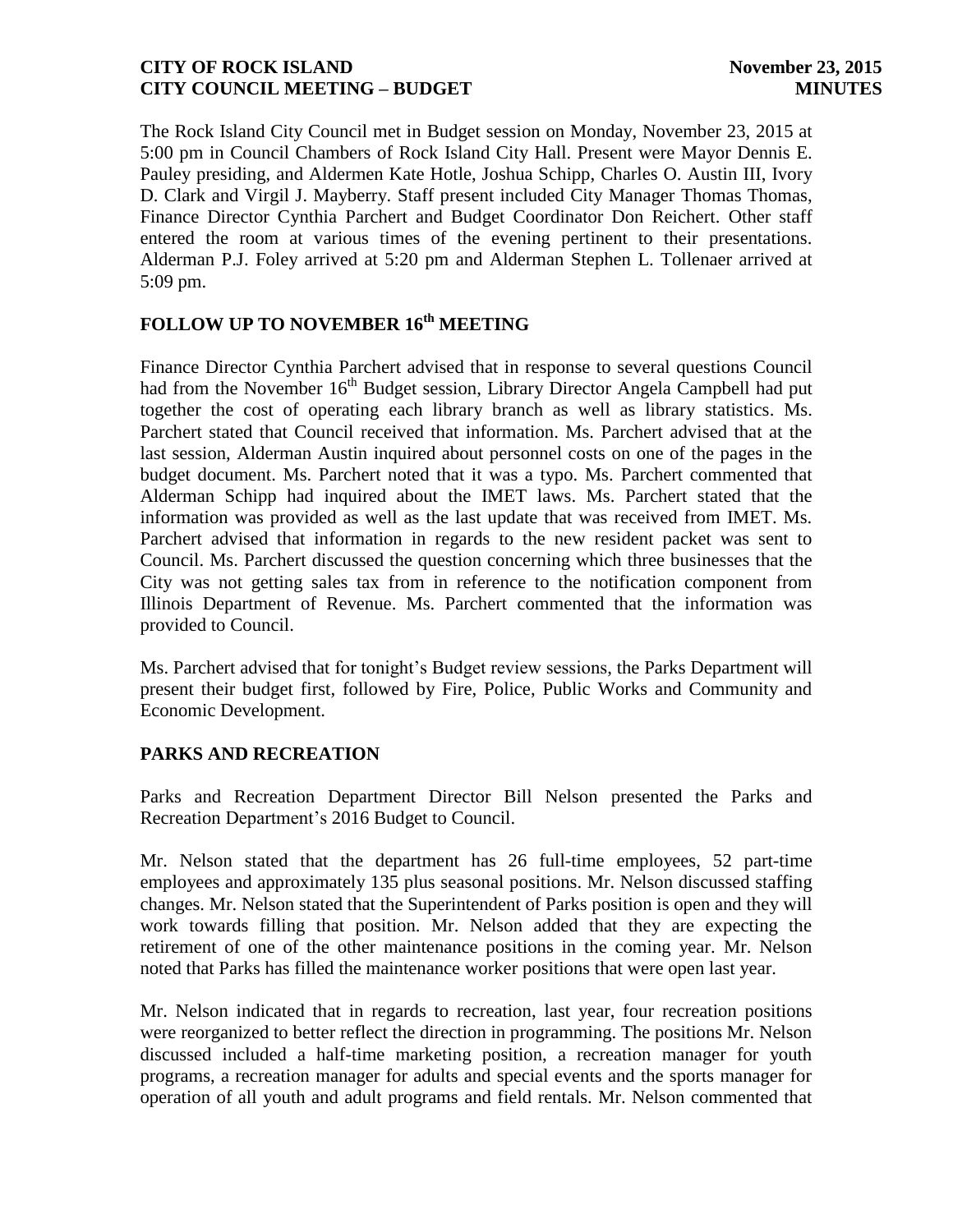there is an increase in part-time fte's that reflect the staffing for an after school program that Parks is being reimbursed for from the school. Mr. Nelson added that the other increase is the internal hiring of security personnel at Whitewater Junction. It was noted that the internal hiring decreased the overall cost of security that was identified as a transfer to the General Fund. Mr. Nelson further discussed this item.

Mr. Nelson discussed program changes. Mr. Nelson stated that Parks and Recreation programs are becoming more experience based and much of this has to do with funding and the need to provide a program or service that people are willing to pay for. Mr. Nelson commented that the youth camps and school break programs involve trips, creative experiences and skill learning. Mr. Nelson indicated that they have worked with the local townships, and RICAP to develop scholarships for youth to participate in camps and for entry into the Parks facilities. Mr. Nelson pointed out that the partnership also involves the Library and MetroLink in efforts to improve transportation to these facilities and reading skills. Mr. Nelson further discussed this item.

Mr. Nelson discussed a new program with the schools, which is called LEAD and this enables students from Eugene Field to try a number of recreational activities including swim lessons, martial arts, volleyball, basketball, golf and many other activities. Mr. Nelson advised that they are expanding into youth basketball with  $3<sup>rd</sup>$  and  $4<sup>th</sup>$  grades and it is being offered by Parks and Recreation with the help of the YWCA.

Mr. Nelson stated that participation by those who live outside the community enables Parks and Recreation to provide services that would otherwise not be possible. Mr. Nelson added that 40% of participants are outside of the Rock Island zip code, which means that they are spending additional dollars on food, gas and other supplies when attending the programs. Mr. Nelson pointed out that this past year, there were over 700,000 visits to those facilities. Mr. Nelson added that if the visits to parks each summer are included then that figure more than doubles.

Mr. Nelson discussed the Parks Department's primary projects that are part of Gaming, which included; replacement of two riding mowers to maintain the parks and the bond payment for Whitewater Junction. Mr. Nelson noted that this is the last year for the bond payment. Next, Mr. Nelson discussed projects covered in the Park and Recreation's portion of the budget. The projects discussed included; the repair and replacement of irrigation equipment on selected tees and greens at Highland Springs Golf Course; replacement of play ground equipment on either side of the large shelter at Sunset Park; replacement of a playground in Longview Park; and replacement of the pool heater for Whitewater Junction. Mr. Nelson discussed various accomplishments in the Parks and Recreation Department. The accomplishments discussed included; their work with Little League to bring games back to Douglas Park; and the development of the TRY-Play scholarship program with the townships. Mr. Nelson added that they also obtained sponsorships of over \$20,000.00 to offset the costs for concerts and special events.

Mr. Nelson discussed revenue. Mr. Nelson advised that fees are reviewed each year with the board and staff. Mr. Nelson stated that daily golf fees will be increased for selected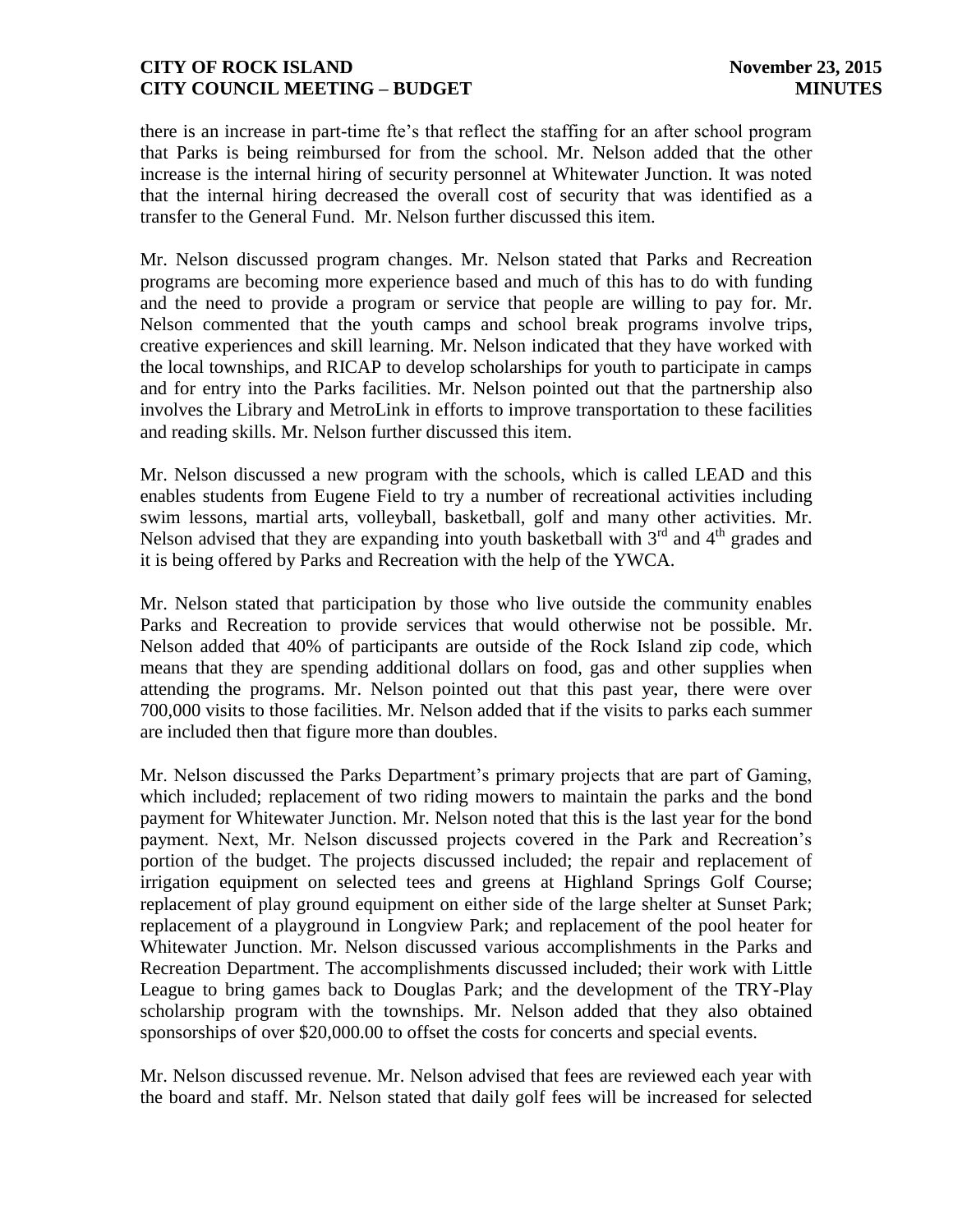times to reflect the market. Mr. Nelson added that cart fees will also be increasing by one dollar at Highland Springs. Mr. Nelson and Council further discussed golf and cart fees as it related to revenues. Mr. Nelson advised that sports fees for sports programs will be increased if they lag behind other program fees. It was noted that most of these fees were increased last year. Mr. Nelson added that Whitewater Junction fees for private rentals were increased last year and the entry fee was raised to \$8.00 two years ago. Mr. Nelson indicated that fee increases for RIFAC will be considered for the summer; several fees were increased last year. Mr. Nelson commented that they have expanded gym use to the Pickleball players. Mr. Nelson added that the Pickleball Club is working with staff to raise funds for additional outdoor courts at Mel McKay Park.

Next, Mr. Nelson discussed level of services. Mr. Nelson advised that a great concern is that park fund reserves are dwindling and they will have to repurpose several underutilized parks in the near future. Mr. Nelson explained that with the proposed increase in transfers from the Parks and Recreation Department to City Hall for services and the increasing loss due to minimum wages and pensions, the parks and facilities will have to be prioritized based on usage and revenue generation. Mr. Nelson stated that fees make up two-thirds of the overall Parks and Recreation budget and those fees are not enough to offset the cost of maintaining parks, entryways and downtown areas. Mr. Nelson advised that for the 2017 budget, the total property tax identified for the park portion of the budget would be transferred to the General Fund for services, vehicle expense and depreciation, which leaves no funding to maintain the parks. Mr. Nelson added that he hopes that the upcoming study that Ballard\*King completed might have some solutions to this issue. Council discussed this issue as it related to expenses, revenue and reserves.

In the area of operations, Mr. Nelson advised that staff has been looking for options that generate revenue or decrease expenses. Various efforts Mr. Nelson discussed included; the possible sale of facilities; increasing participation rates; redeveloping facilities to improve their profitability; and additional partnerships such as the Girls Softball program, Pickleball Club, RICAP, townships and schools. Mr. Nelson stated that they have added special programs, obtained sponsorships, increased scholarship options, and decreased unprofitable hours at the facilities. Mr. Nelson added that the number of employees has been decreased over the years in an effort to keep up with the increases in fees from minimum wage and City services.

Mr. Nelson advised that they have not submitted any new grants. Mr. Nelson pointed out that there is one grant for Douglas Park that has been held up by the State for the last two years. Mr. Nelson added that they will have funding from the schools to do the after school program during the year. It was noted that the grant is administered by the school and Parks and Recreation does get reimbursed for providing the program.

In regards to Gaming, Mr. Nelson stated that there is the replacement of the two riding mowers that are used to mow all of the primary park areas and currently they work on a seven day mowing rotation.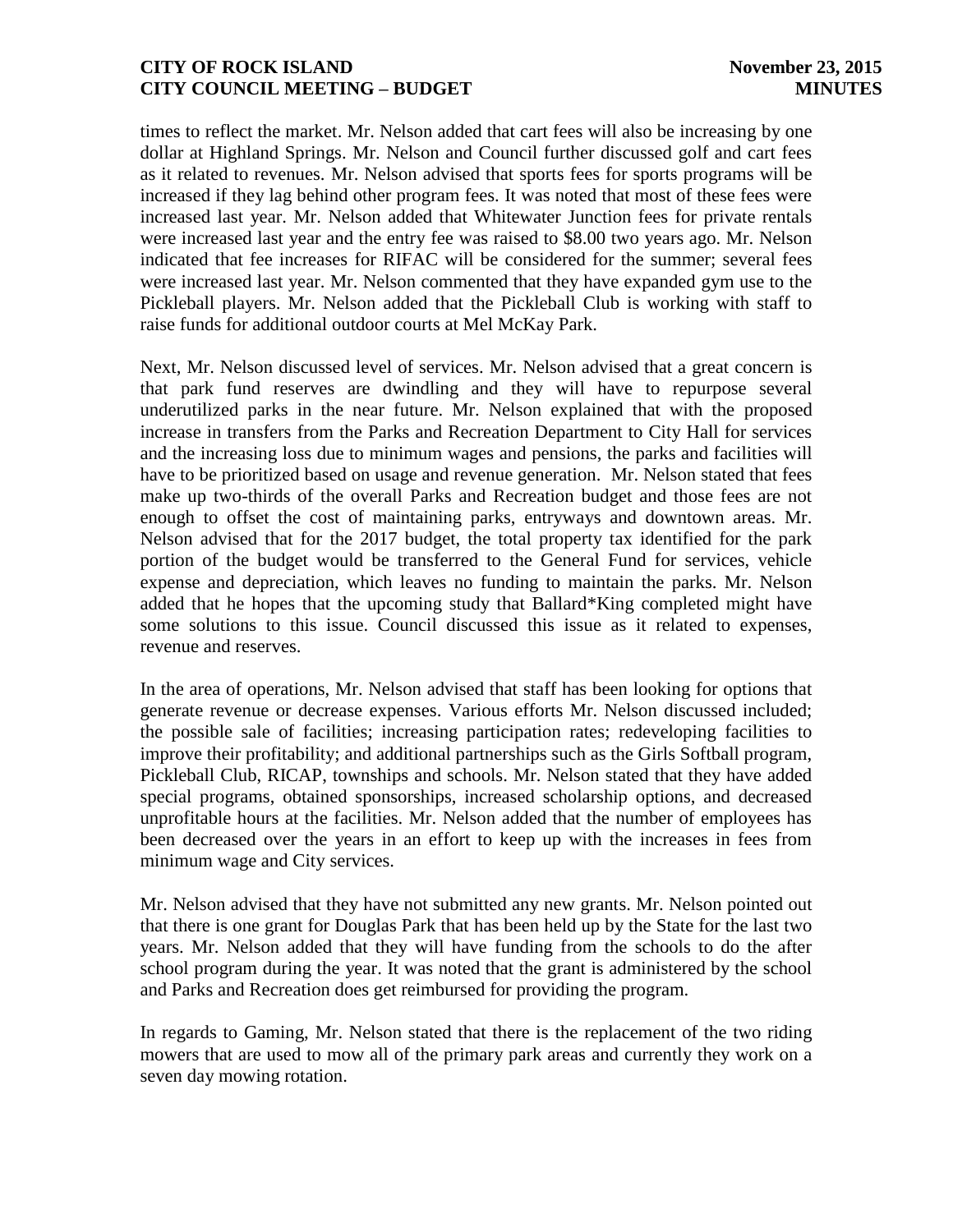Council and Mr. Nelson discussed the Parks and Recreation Department's 2016 Budget as it related to the two golf courses and Whitewater Junction concerning fees and revenues. Council also discussed the EAV increase. Council further discussed the Parks and Recreation Budget.

# **FIRE**

Fire Chief Jim Fobert accompanied by Assistant Fire Chief Jeff Yerkey presented the Fire Department's 2016 Budget.

Chief Fobert indicated that staffing levels remain the same at 58 sworn and one civilian for a total of 59 FTE's. Chief Fobert advised that the only issue he has had with staffing is in regards to sick time, deployments, medical leave and injuries where it kind of gets into an overtime budget. Chief Fobert further discussed this item.

Chief Fobert stated that in the area of projects, the Fire Department was looking at new windows for CY2016 for Central Fire but another project came up, which was more important and that is the Self Contained Breathing Apparatus (SCBA). Chief Fobert stated that there is a grant from FEMA, the Assistance Firefighting Grant (AFG) that will be a joint venture with Moline. The Chief added that it would be about a \$1.2 million dollar grant. Chief Fobert advised that the departments applied for it and there is a consultant on board, which came through one of the vendors. Fire Chief Fobert commented that the cost was split for the consultant in which Rock Island paid \$350.00 and Moline paid \$350.00. Chief Fobert noted that they haven't submitted it yet; they are waiting for it to open up. Chief Fobert further discussed this item.

Chief Fobert advised that the Ambulance Billing contract remains the same through Professional Billing Services for CY2016. Chief Fobert indicated that new software for medical reports was implemented this year, where everything went paperless even the EKG's and charting. Fire Chief Fobert further discussed this item.

Chief Fobert stated that in the area of ambulance revenue, about \$2.9 million dollars was billed out. The Chief added that about 43% or 44% of that is uncollectable. Chief Fobert noted that about 85% of patients that are picked up have Medicare or Medicaid. Finance Director Cynthia Parchert, Chief Fobert and Council further discussed this item. Chief Fobert stated that the department did change the level of ALS intercepts in the outlying areas. The Chief explained that the department was finding out that when they were going out and intercepting with the ALS services in Andalusia and Coyne Center, the patient could not be billed because they were in the other ambulance and the Fire Department would go in that other ambulance with the equipment and start ALS treatment. The Chief added that it was realized that the department could charge for intercept. Chief Fobert advised that in April of 2015, Council approved an ordinance for an ALS intercept fee of \$225.00 for each intercept. Fire Chief Fobert pointed out that it doesn't go to the patient, it goes to the service. It was noted that from April  $1<sup>st</sup>$  through the end of September, the Fire Department had 22 intercepts. Fire Chief Fobert further discussed this item.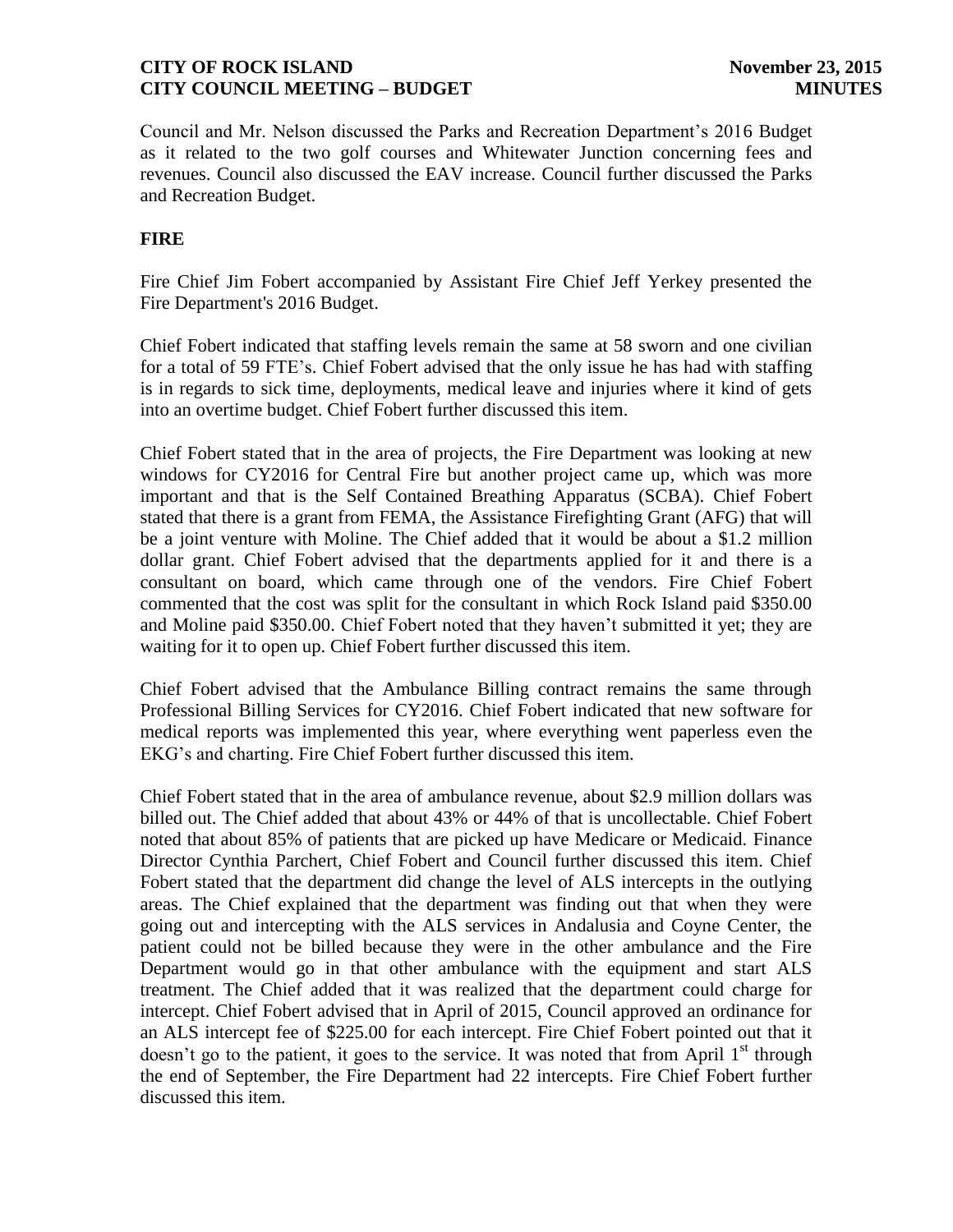The Chief noted that Haz Mat permits are usually budgeted at about \$20,000.00 and this year it is budgeted at \$22,000.00. The Chief commented that these Haz Mat permits are fees on the businesses that have hazardous materials. Chief Fobert indicated that the Foreign Fire Tax Fund was budgeted at \$52,000.00 and came in at \$53,900.00. Chief Fobert further discussed this item.

Fire Chief Fobert stated that one of the big changes in the level of services is the new Water Rescue Boat that was placed into service this year. The Chief noted that the rescue boat is located at Sunset Marina and it has a lift system. Council and Fire Chief Fobert further discussed this item. In the area of operational changes, Chief Fobert indicated that the department is looking at purchasing a new Fire Pumper Engine for CY2016. Chief Fobert explained that it will be a smaller apparatus, lighter, less maintenance and a lower fuel cost. Chief Fobert commented that there will be more water rescue training coming up. The Chief added that they are looking at putting a new radar system on the boat for the nighttime. The Chief noted that the Foreign Fire Tax will purchase that item.

Assistant Fire Chief Yerkey discussed the AFG grant. Assistant Chief Yerkey stated that the AFG grant places priority on certain equipment and the Self Contained Breathing Apparatus (SCBA) is one of those pieces of equipment. Assistant Chief Yerkey added that because of the age of the equipment, the Fire Department is eligible to apply for that grant. Assistant Fire Chief Yerkey stated that there is greater success if local agencies do a regional grant. It was noted that the Moline Fire Department joined in. Assistant Chief Yerkey explained that as the host agency, the Fire Department will go out and do the bid process and purchase the equipment and both departments will have the exact same equipment. Fire Chief Fobert commented that each department will be responsible for 10% to 15% of the final cost; the Fire Department is looking at a cost of \$68,000.00, which is budgeted through Gaming funds.

Council and Fire Chief Fobert discussed mutual aid as it related to service. Council and Chief Fobert also discussed ambulance billing as well as the process and requirements for testing Fire Department applicants.

Council further discussed the Fire Department's 2016 Budget.

# **POLICE**

Police Chief Jeff VenHuizen along with Lt. Tim McCloud addressed Council and presented the Police Department's 2016 Budget.

Police Chief VenHuizen advised that in regards to staffing levels, the Police Department is at full strength with 110 employees. The Chief added that the Police Department anticipates two retirements in CY2016; a detective and patrol officer. Chief VenHuizen commented that they will be looking to retain two new officers to send to one of the Police academies.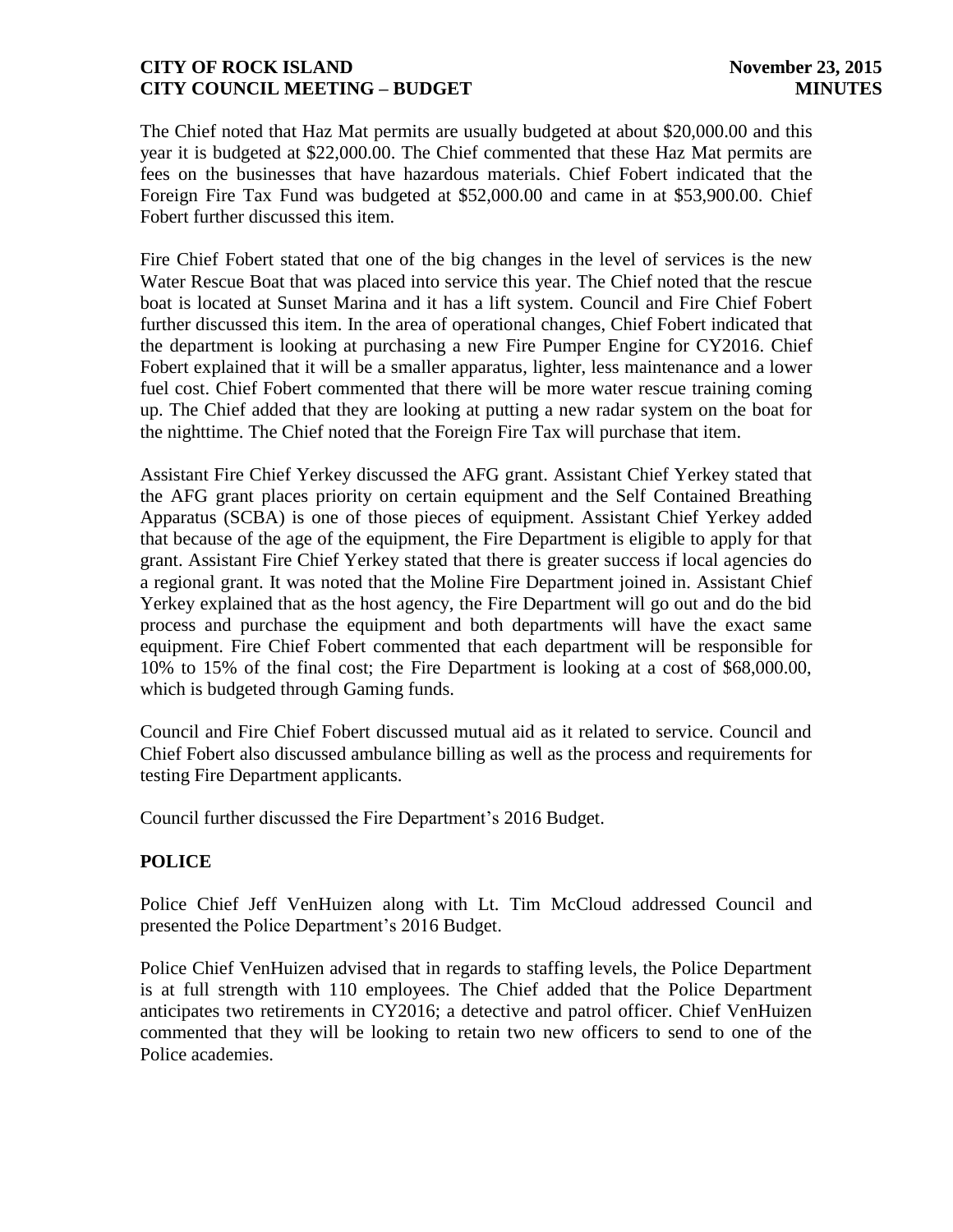Police Chief VenHuizen discussed budgeted projects for the upcoming year. The Chief stated that the department has budgeted \$30,000.00 out of the State Drug Fund for the purchase of additional neighborhood cameras. The Chief added that the existing neighborhood camera system has been expanded to nine cameras. Chief VenHuizen indicated that in regards to the camera project, the department will have to look at the needs and feasibility in continuing to put those cameras in different areas within the City.

Police Chief VenHuizen advised that budgeted contracts remain the same as they have been for a number of years.

Chief VenHuizen stated that once the Police are in the new facility, they will begin offering criminal history checks. The Chief added that there will be a fee charged that is associated with the background investigations and there is a process involved.

Lt. Tim McCloud advised that the Police Department would like to start offering these background checks. Lt. McCloud added that they currently conduct background checks for employment for only the Police Department. Lt. McCloud offered that if the Police Department can offer this service to the public, to other businesses, and for the City, then the department could start having another revenue source in that area. Lt. McCloud pointed out that currently the Police Department cannot do it with the current LEEDS system; it is illegal for the department to use criminal history ability to check folks for licensing purposes. Lt. McCloud stated that once they are in the new facility, they will be able to use it for City purposes such as checking liquor license applications, taxi cab permits and itinerant merchants. Lt. McCloud added that they will be able to do a lot more thorough checking than the department could do in the past. Lt. McCloud further discussed this item.

In regards to the level of services, Police Chief VenHuizen stated that it is his belief that as the level of efficiency rises with the move to the new police facility, the level of service to the public will also rise. Chief VenHuizen stated that he is excited about the move.

Police Chief VenHuizen discussed operational changes. The Chief stated that in the summer of 2015, the Police Department created the Tactical Operations Unit by combining the Crime Suppression Unit, the Downtown Unit and the Narcotics/Vice Unit. The Chief added that personnel in this unit are cross-trained to better address problems in various areas of the City and they are under the command of the Criminal Investigations Division. Council and Police Chief VenHuizen further discussed this item.

Police Chief VenHuizen stated that there are not a lot of changes in grants. The Chief pointed out one change with the Byrne Justice Assistance Grant Program (JAG). Police Chief VenHuizen indicated that the JAG grant is through the U.S. Department of Justice and the Police Department currently applies for it with the Moline Police Department and the Rock Island County Sheriff's Department. The Chief commented that funds are based on crime statistics. The Chief added that this year, the Police Department received \$16,336.00, which is a decrease from \$21,132.00 that was received last year.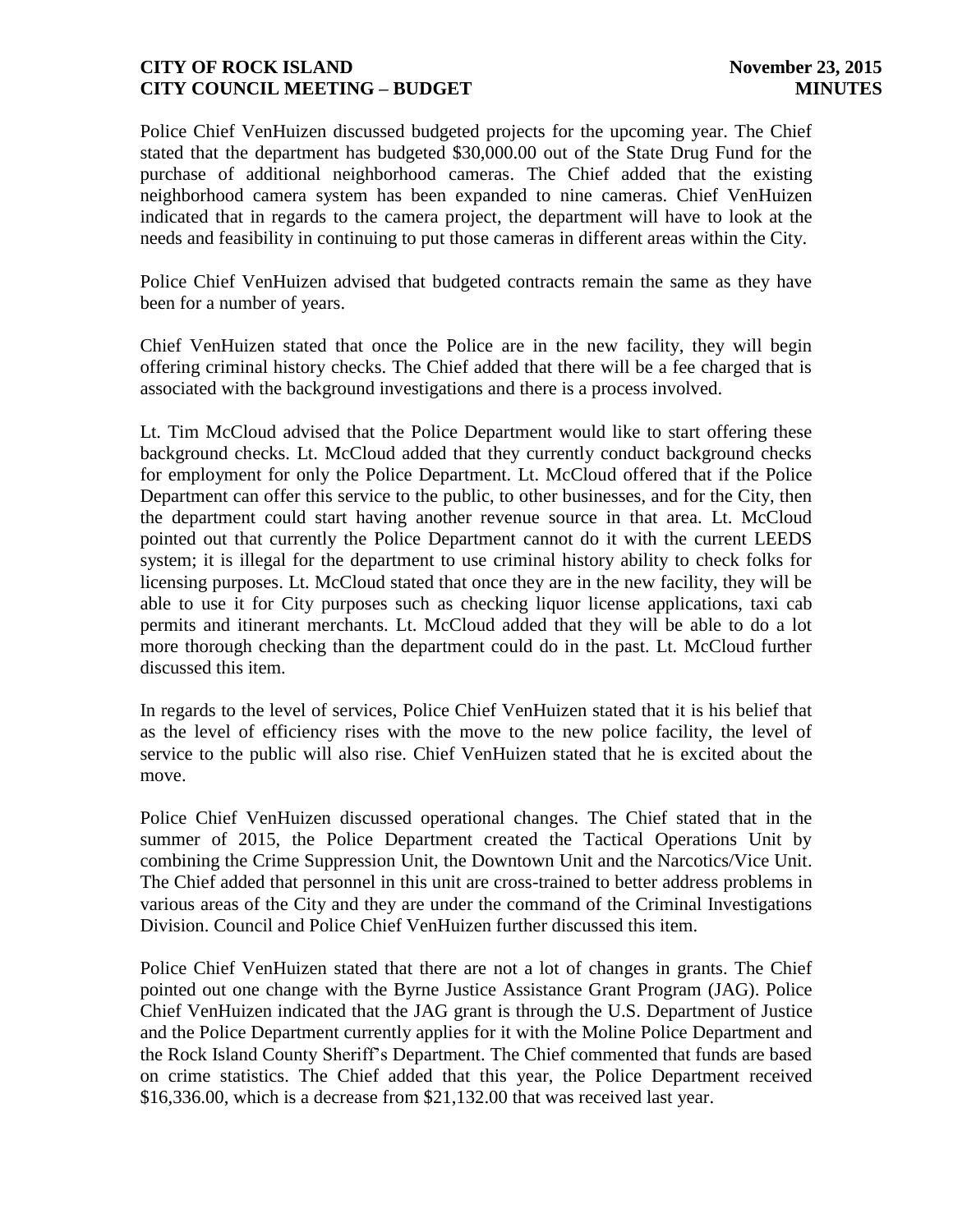Police Chief VenHuizen advised that professional development remains the same with an emphasis on mandatory recertifications. The Chief explained that this is associated with the Criminal Investigations Division and homicide investigations; there is a certain mandate of classes that they have to take.

The Chief discussed the overall budget analysis. Police Chief VenHuizen indicated that for several years, the Police Department has deferred a part of the salary costs of the School Resource Officer through the DARE Fund and the State Drug Prevention Fund. The Chief added that Rock Island/Milan School District puts in an additional \$30,000.00 to help fund that position. Chief VenHuizen advised that for CY2016, the department will use the final \$10,000.00 that remains in the DARE Fund, requiring a partial shift of salary costs back to the General Fund, which is \$20,000.00. The Chief added that the department will continue to pay the remainder out of the State Drug Prevention Fund for CY2016.

Police Chief VenHuizen discussed drug forfeitures. The Chief pointed out that the State Drug Prevention Fund continues to be a concern for the Police Department. The Chief offered that this is used to offset a lot of the costs that are coming out of the General Fund through money seizures that are taken from drug dealers. The Chief noted that now, it is under a lot more scrutiny as far as the retention or awarding of those funds.

Council and Chief VenHuizen discussed body cameras in reference to taking a comprehensive approach to this subject and how body cameras and the FOIA process would relate. Council and Police Chief VenHuizen discussed the new Police fleet in regards to the new police facility, the communication center and when the new fleet would be put into operation. Council further discussed the Police Department's 2016 Budget.

#### **PUBLIC WORKS**

Public Works Director Randy Tweet along with Michelle Martin presented the Public Works Department's 2016 Budget.

Mr. Tweet stated that there are two staffing changes reflected in the CY2016 Budget. Mr. Tweet advised that the full-time Maintenance One position at the Marina was eliminated. Mr. Tweet noted that 25% of a Maintenance One position at Municipal Services is paid by the Marina and Municipal Services offers assistance when needed.

Council and Mr. Tweet discussed the 400 Dock at the Marina as it related to it sinking every winter.

Mr. Tweet stated that when Public Works was gearing up for the new water treatment plant, one of the operator positions was changed to a sludge operator position a few years ago, but when the new plant came on line, it was determined that there was not enough operators running the plant, so one Sludge Treatment Operator position at the plant was transferred to a Waste Water Treatment Plant Operator. Mr. Tweet advised that there are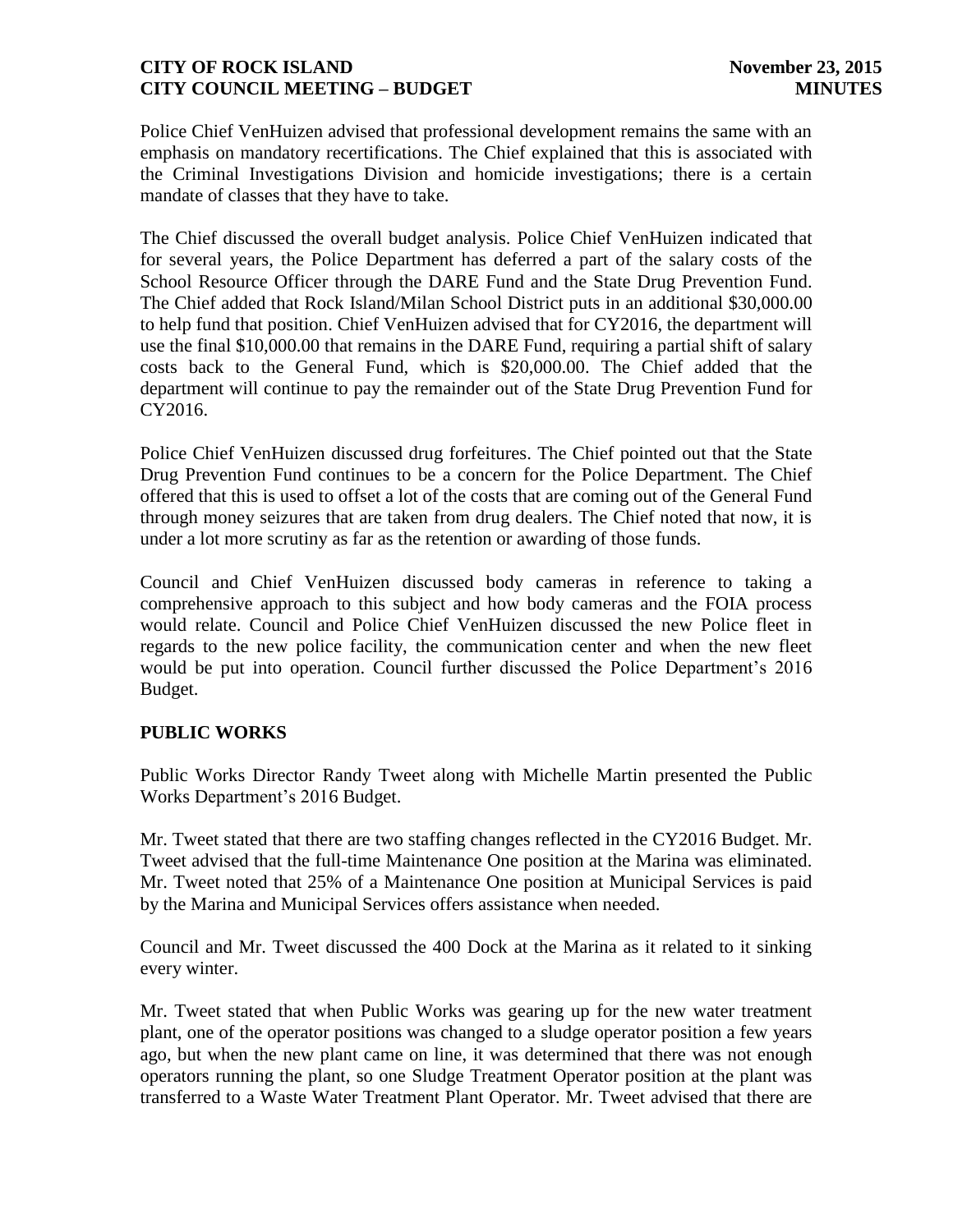five open positions; one Maintenance Worker One position has been filled and an offer has been made for the other Maintenance Worker One position. Mr. Tweet and Council further discussed full-time staffing. Mr. Tweet advised that in regards to contract employees, the CY2016 Budget includes a reduction of almost \$20,000.00 from last year and this is because in addition to the full-time maintenance person at the Marina being eliminated, the contract employee was also eliminated.

Mr. Tweet discussed special projects and service contracts. Mr. Tweet advised that the majority of the contracts remain the same as CY2015, but there are a few exceptions. Mr. Tweet indicated that there is a reduction in the In-place Asphalt Recycling Program. Mr. Tweet explained that there were some additional motor fuel tax funds available this year so the amount was bumped up. Mr. Tweet added that last year, about \$240,000.00 was spent in that program and this year, about 450,000.00 was spent. Mr. Tweet commented that between the CIP and the motor fuel tax funds, it will be about \$309,000.00 for CY 2016. Mr. Tweet advised that there is a reduction in tipping fees with the new five year landfill contract that was approved. Mr. Tweet added that it is typical when there is a new landfill contract for the rates to be reduced. Mr. Tweet advised that there was an increase in janitorial fees because the City wasn't satisfied with the former company so a new company was brought in and with that came a significant increase. Mr. Tweet and Council further discussed this item.

Mr. Tweet discussed revenue changes. Mr. Tweet indicated that there will be four increases, one of which includes the increase in the water service fee. Mr. Tweet added that most residential customers will see an increase of \$6.80 per quarter. Mr. Tweet offered that there will be a \$2.00 a month increase in the curbside residential refuse collection fee and a \$0.50 a month increase in the curbside recycling fee. Mr. Tweet noted that the additional refuse cart fee was changed to equal the refuse service fee. Mr. Tweet stated that the \$10.00 fee at the drop-off center will increase to \$13.00. Council and Mr. Tweet further discussed this item.

Mr. Tweet indicated that service levels have not changed. Mr. Tweet commented that 23 people are typically available for snow removal and it takes 20 people to man two shifts. Mr. Tweet added that Public Works has six backup drivers. Mr. Tweet further discussed service levels.

In the area of operational changes, Mr. Tweet advised that the solid waste services were moved from the General Fund to the newly created Solid Waste Fund; services will remain the same. Mr. Tweet advised that an operational change was made within the department in regards to the Utilities Maintenance Supervisor and the Utilities Maintenance Division. Mr. Tweet stated that they will now report to the Utilities Superintendent. Mr. Tweet further discussed this item.

Mr. Tweet discussed the Solid Waste Assistance Grant. Mr. Tweet explained that there is a fee added every time someone drops off something at the landfill and that also includes the City. Mr. Tweet commented that Rock Island County Waste Management gives all of that money back and some of it goes for the recycling drop-off center on  $16<sup>th</sup>$  Avenue and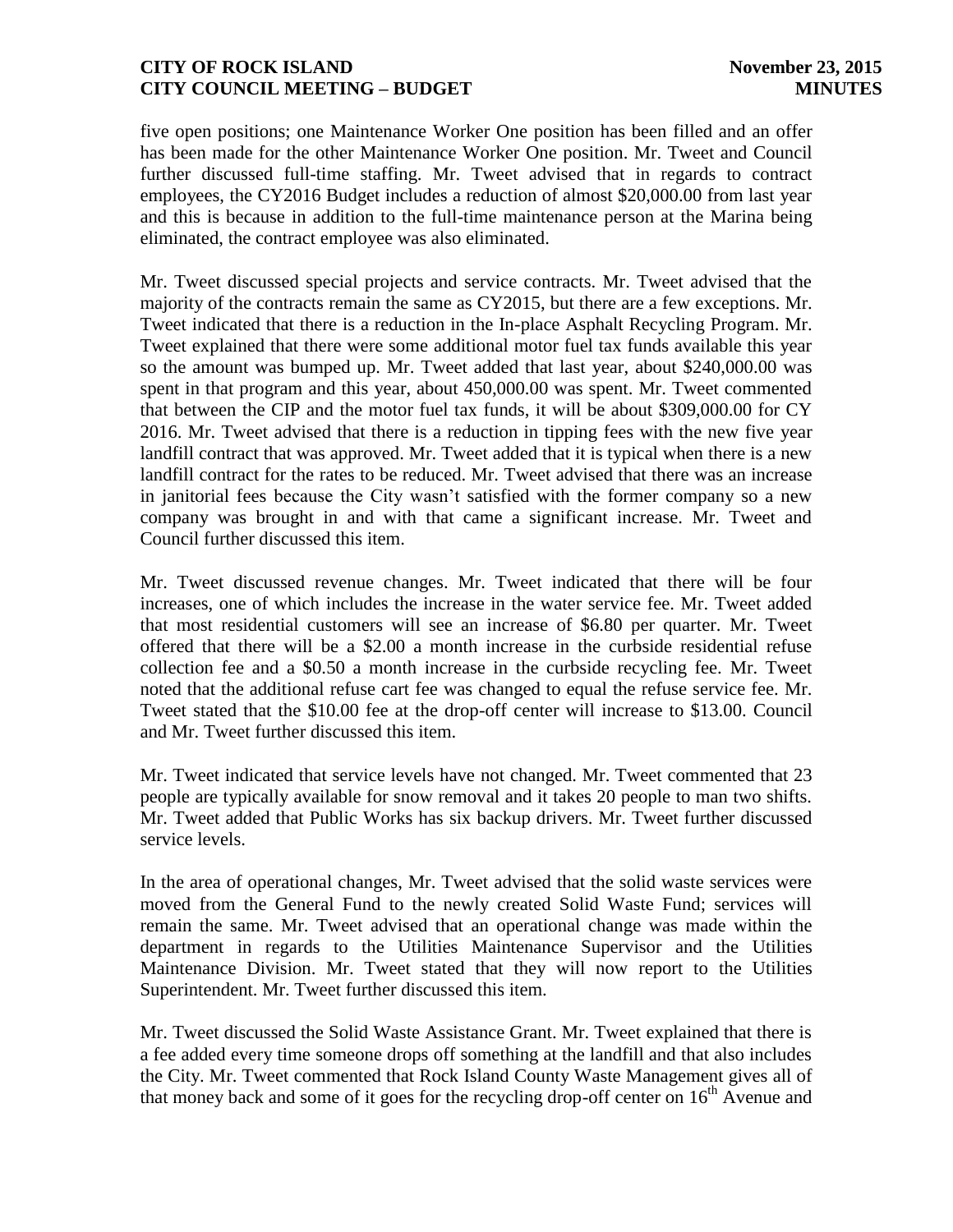the rest of it, which is about \$29,000.00, is refunded back to the City and that money is used for refuse. Mr. Tweet further discussed this item.

Next, Mr. Tweet referred to the spread sheets and discussed staffing, contracts and the capital improvement projects (CIP). Mr. Tweet advised that staffing was reduced a little bit over the last three years in which some of that had to do with the parking, the water treatment plant and recently, the reduction of one position at the Marina. Mr. Tweet stated that with contract maintenance, there is the reduction in the worker that was going to the Marina and the parts runner was a contracted position, but now it is a full-time position.

Mr. Tweet discussed contracts. Mr. Tweet advised that the biggest changes are with the waste disposal services, the reduction in the motor fuel tax funds and the hot in-place recycling. Mr. Tweet further discussed this item. Mr. Tweet then discussed Gaming and capital projects. Mr. Tweet advised that instead of using Gaming funds for some projects, General Fund carryover will be used. Mr. Tweet stated that the joint sealing, brick street program, asphalt patching, in-place recycling and tree removal will still be paid for out of the CIP; there is really no change. Mr. Tweet further discussed this subject.

Mr. Tweet discussed the Long Term Control Plan projects. Mr. Tweet advised that one of the projects is the improvements to the Blackhawk Lift Station, and combined with that is the relocation of the outfall where a sewer manhole overflows into the creek and that is being moved over to the Rock River. Mr. Tweet added that there is also the combined sewer separation program at  $26<sup>th</sup>$  to  $30<sup>th</sup>$  Street and  $5<sup>th</sup>$  to  $9<sup>th</sup>$  Avenue, which will start in CY2016. Council and Mr. Tweet further discussed the Long Term Control Plan projects.

Mr. Tweet discussed the Water Fund as it related to rate increases, target cash revenues and projected ending cash for CY2016 through CY2020. Mr. Tweet discussed the Sewer Fund and Stormwater Fund projections. Mr. Tweet also discussed rate increases as it related to the Water Fund and Sewer Fund. In addition, Mr. Tweet discussed the Stormwater Fund as it related to the surplus in the fund.

Council and Mr. Tweet discussed putting together a 10 year plan for streets as it related to the funding, maintenance, reconstruction and resurfacing of the streets.

Council and Mr. Tweet further discussed the Public Works Department's 2016 Budget.

# C**OMMUNITY ECONOMIC DEVELOPMENT**

Community and Economic Development Director Jeff Eder presented the CED Department's 2016 Budget.

Mr. Eder advised that CED's CY2016 Budget continues to support the City's economic and development mission by funding programs, projects and activities directed toward creating and retaining jobs, enhancing neighborhoods, increasing revenues and ensuring that structures are safe for occupancy and use. Mr. Eder added that the department is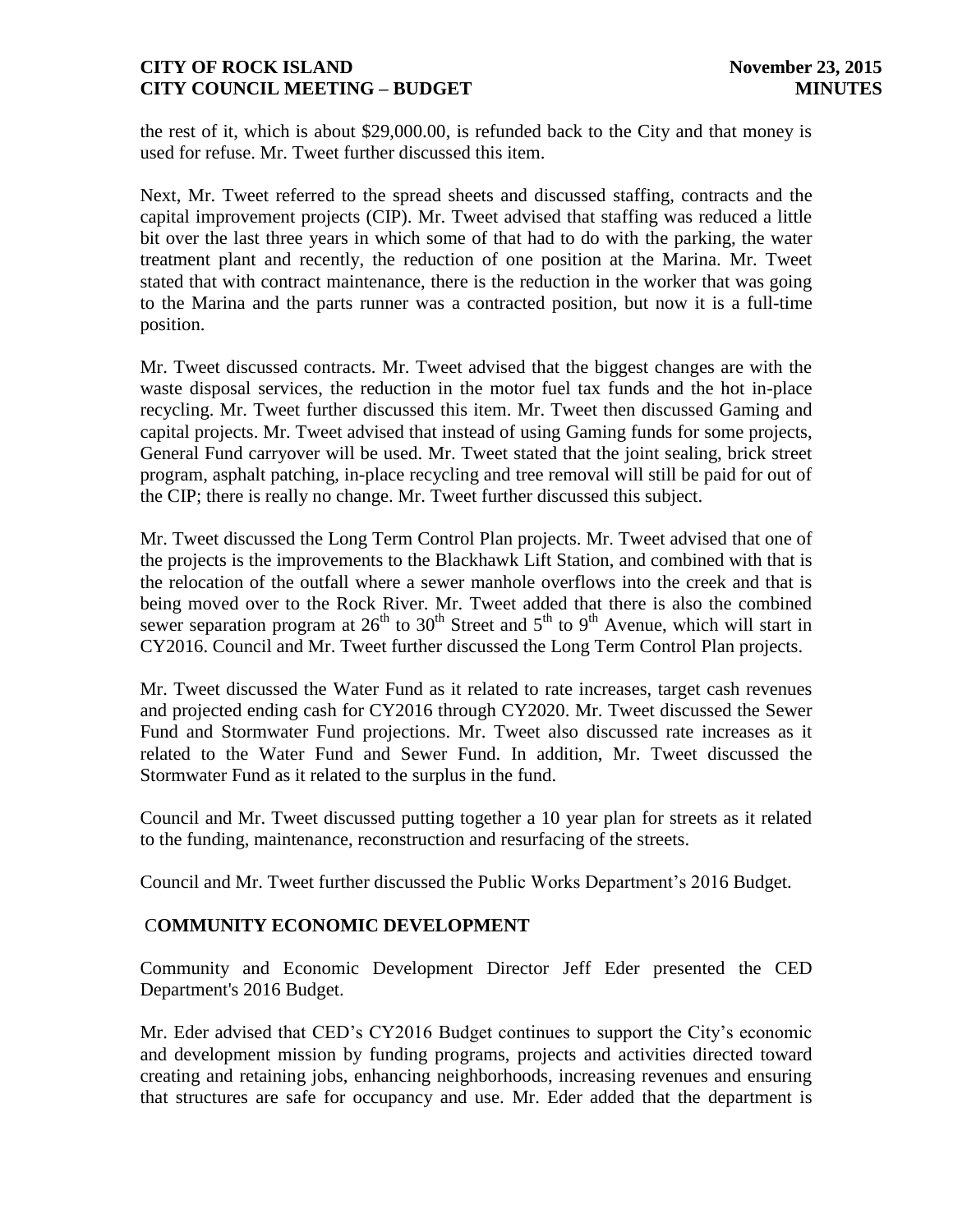supported by 14 separate funds, which include seven TIF District funds, four loan funds, one grant fund, the Community and Economic Development fund, which includes riverboat gaming dollars as well as special project expenses and the General Fund. Mr. Eder noted that the Labor Day Fund has been moved to General Administration.

Mr. Eder stated that staffing numbers (20) have been about the same for the last several years. Mr. Eder added that there has been some turnover in the department in the last year. Mr. Eder commented that the Administrative Secretary has been promoted to the Grants and Budget Manager and the department is currently looking to fill the Administrative Secretary position. Mr. Eder offered that the Inspections Division has made a structural change within the property maintenance section to allow for better control of daily operations. Mr. Eder noted that the department is recruiting for one inspector. Mr. Eder further discussed this item.

In the area of budgeted projects, Mr. Eder stated that Ancel Glink is the consultant for the zoning ordinance, and it is an 18 month project. Mr. Eder advised that currently, the department is going through the analysis of reviewing the current zoning ordinance with the consultant. Mr. Eder added that in the late summer, the public process will start and about this time next year, public hearings will be held. Mr. Eder noted that in early 2017, the zoning ordinance will come to Council for adoption. Mr. Eder further discussed this project.

Mr. Eder indicated that the department is doing the Heritage Historic Preservation Plan and this will be completed in mid 2016, and it is grant funded. Mr. Eder indicated that staff is working closely with an Augustana College class that is doing a plan for the Greenbush project. Mr. Eder and Council discussed the Riverview Lofts project as it related to the contractor and legal issues. Mr. Eder indicated that staff is working on the CDBG program updates that are required by HUD. Mr. Eder noted that the department is working with Public Works on the implementation of parking in the downtown. Mr. Eder and Council further discussed the budgeted projects.

Mr. Eder discussed budgeted contracts as it related to the zoning ordinance, and the Heritage Historic Preservation Plan. In the area of revenue changes, Mr. Eder advised that revenue is not expected to change significantly; there will be a few grants carried forward into CY2016. Mr. Eder advised that there are a couple of TIF districts that will generate substantially more money in CY2016. Mr. Eder stated that there will be a large increase with Hill & Valley in the Columbia Park TIF as well as with Missman and State Farm in the Watchtower TIF. Mr. Eder commented that the increases in revenue will be used to pay existing bond debt and development agreement expenses. Mr. Eder and Council discussed the TIF districts as it related to the  $1<sup>st</sup>$  Street TIF in terms of a property purchase.

Mr. Eder discussed changes in the level of services that are being provided to customers and citizens. Mr. Eder advised that the City is in a joint grant (Office of Healthy Homes and Lead Hazard Control Grant) with the city of Moline under the Illinois Quad Cities Healthy Homes Coalition; it includes Rock Island, Moline, East Moline and Rock Island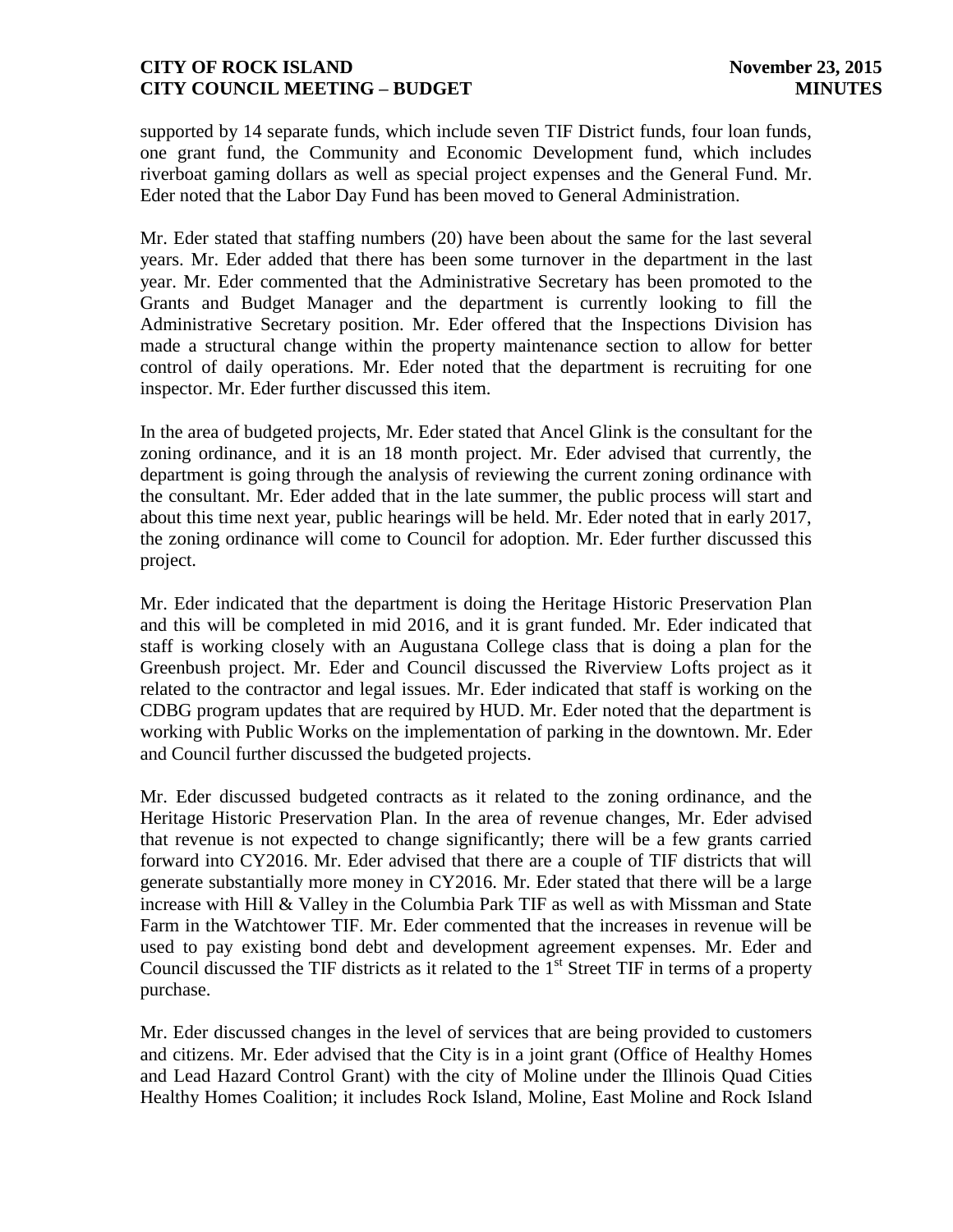County. Mr. Eder added that Moline is the lead applicant and administrator of this three year program. Mr. Eder noted that it is a \$2,500.000.00 grant. Mr. Eder added that most of the homes are either completed or in progress. Mr. Eder noted that they expect to do six more homes before the grant is up next year. Mr. Eder commented that by that time, the City will have hit the 35 home mark. Mr. Eder added that they will look at reapplying for that grant again when it comes up.

In the area of operational changes, Mr. Eder advised that Inspections will be moving personnel around to better reflect their current operations. Mr. Eder added that this action will help with the nuisance complaints and allow for better follow-up.

Mr. Eder then discussed grants. Mr. Eder advised that CDBG is not expected to change significantly in the next year. Mr. Eder stated that they will have one final drawdown for the USEPA Brownfield grant. Mr. Eder advised that there is an opportunity to apply for some new USEPA grant funds to do a Phase I and Phase II environmental assessment and there is a potential for cleanup funds. Mr. Eder further discussed this grant. Mr. Eder reiterated that they are already looking at the Health Homes and Lead Hazard Control Grant.

Next, Mr. Eder discussed CIP budgeted projects funded from Gaming and General Fund carryover.

City Manager Thomas inquired upon Mr. Eder to move the City Hall remodel project for \$50,000.00 to Contingency.

Mr. Thomas stated that he has heard a lot of feedback from Council in regards to continuing to fund District events, which is budgeted at \$28,500.00. Mr. Thomas stated that this item will be kept in the budget for CY2016, but he would like to have a conversation with Council about this issue. Mr. Thomas and Council further discussed this subject. After much discussion on this subject, it was determined that a meeting would be held with The District.

Mr. Eder pointed out several budgeted projects. Mr. Eder advised that there is \$100,000.00 in the budget for substandard structure demolition and \$10,000.00 is budgeted for Red, White and Boom upon Council's request from last year. Mr. Eder stated that the Community Caring Conference is not in the budget this year. Mr. Eder noted that the Community Caring Conference is reorganizing. Council and Mr. Eder further discussed the Community Caring Conference.

Council and Mr. Eder discussed the Walmart project as well as the quiet zone study. Council and Mr. Eder discussed the CVS project as it related to the completion date. Council also discussed the 175<sup>th</sup> Anniversary Celebration. In addition, Council and Mr. Eder discussed the amount in Contingency for the Jumer's Crossing Redevelopment. Council also discussed contributions as it related to GROWTH, DARI and The District events.